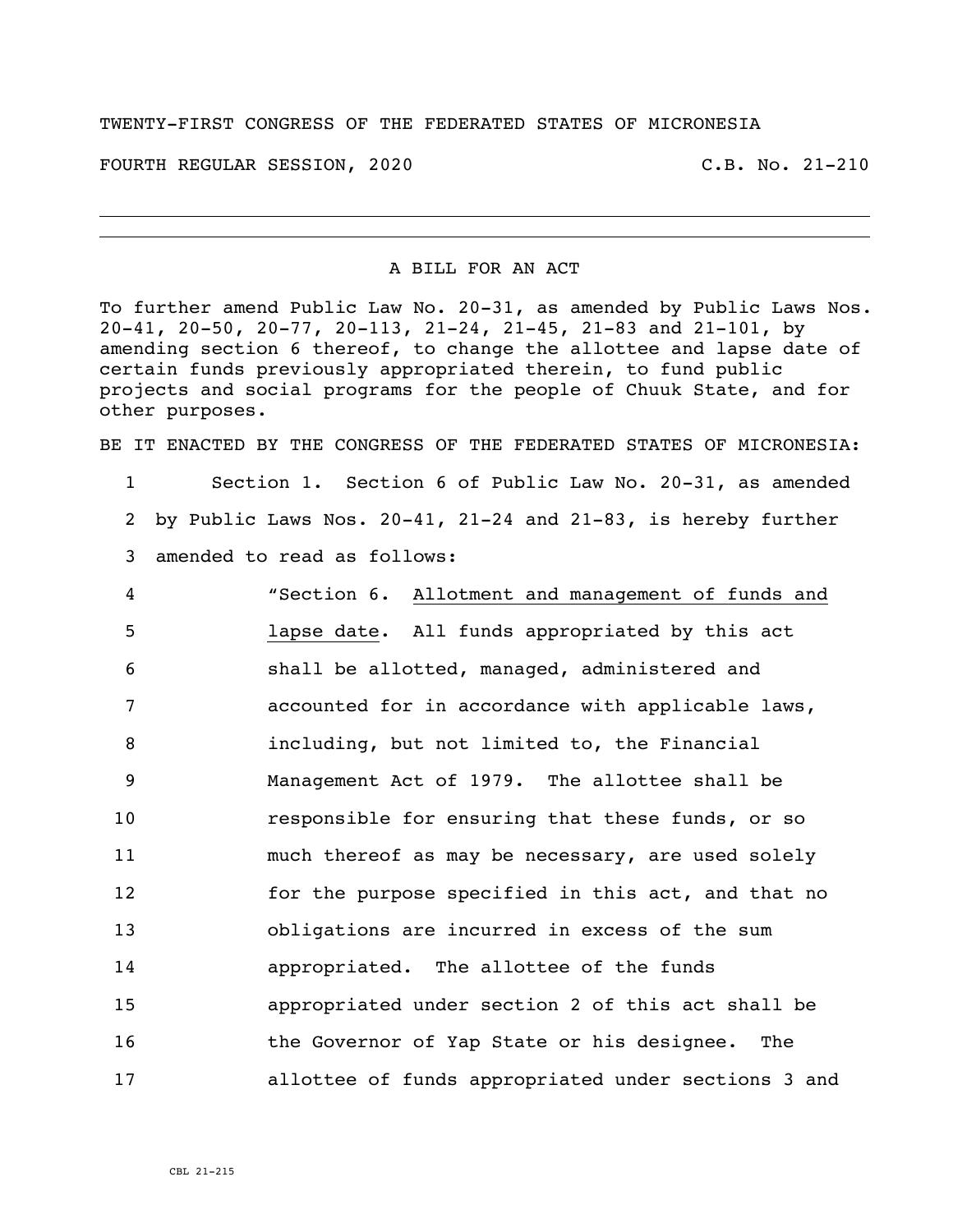| $\mathbf{1}$   | 4 of this act shall be the President of the                 |
|----------------|-------------------------------------------------------------|
| $\overline{2}$ | Federated States of Micronesia or his designee;             |
| 3              | PROVIDED THAT the allottee of funds appropriated            |
| 4              | under subsections $3(a)$ to $3(n)$ of this act shall be     |
| 5              | the Mayor of Lelu Town Government or his designee;          |
| 6              | the allottee of funds appropriated under                    |
| 7              | subsections $3(0)$ to $3(ae)$ of this act shall be the      |
| 8              | Mayor of Tafunsak Municipal Government or his               |
| 9              | designee; the allottee of funds appropriated under          |
| 10             | subsections $4(1)(f)$ , $4(1)(k)$ , $4(1)(1)$ , $4(1)(m)$ , |
| 11             | $4(2)(b)$ and $4(2)(c)$ of this act shall be the            |
| 12             | Pohnpei Transportation Authority (PTA); the                 |
| 13             | allottee of funds appropriated under subsections            |
| 14             | $4(2)(a)$ , $4(2)(d)$ , $4(2)(e)$ , $4(2)(f)$ , $4(2)(g)$ , |
| 15             | $4(2)(h)$ , $4(2)(i)$ and $4(2)(j)$ shall be the Secretary  |
| 16             | of the Department of Transportation, Communications         |
| 17             | and Infrastructure or his designee; $4(3)(q)$ ,             |
| 18             | $4(3)(v)$ and $4(3)(w)$ of this act shall be the            |
| 19             | Secretary of Education or his designee; the                 |
| 20             | allottee of funds appropriated under subsections,           |
| 21             | $4(3)(1)$ and $4(3)(t)$ of this act shall be the            |
| 22             | Luhkenmoanlap of Kitti; the allottee of funds               |
| 23             | appropriated under subsection $4(3)(o)$ of this act         |
| 24             | shall be the Pohnpei Utility Corporation; the               |
| 25             | allottee of funds appropriated under subsection             |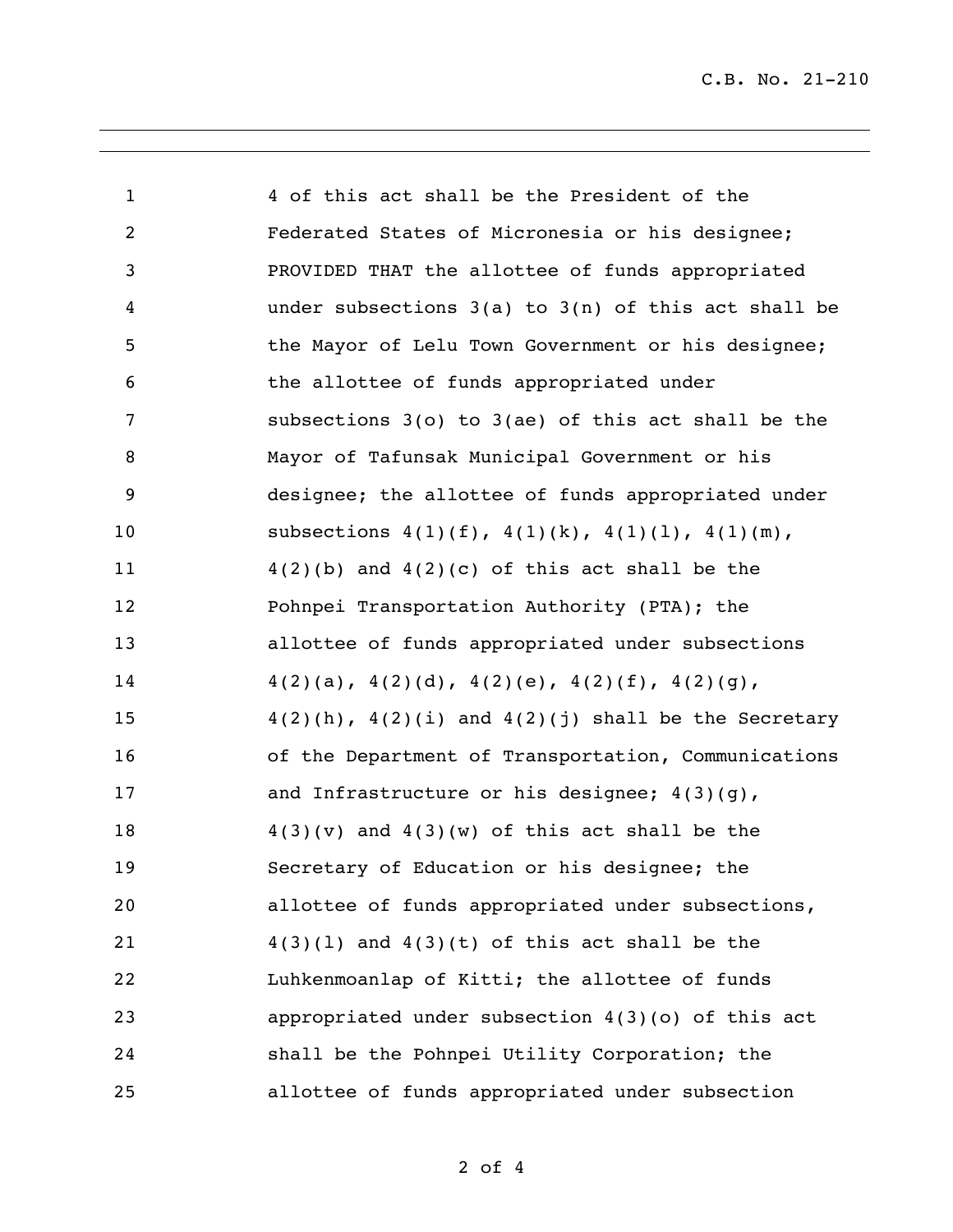| 1  | $4(3)(j)$ of this act shall be the Speaker of       |
|----|-----------------------------------------------------|
| 2  | Madolenihmw Municipal Government or his designee;   |
| 3  | the allottee of funds appropriated under subsection |
| 4  | $4(3)(p)$ of this act shall be the Director of Land |
| 5  | Grant Program; the allottee of funds appropriated   |
| 6  | under subsection $4(3)(r)$ of this act shall be the |
| 7  | Secretary of Health and Social Affairs or her       |
| 8  | designee; the allottee of funds appropriated under  |
| 9  | subsection $4(3)(u)$ of this act shall be the       |
| 10 | Meninkeder of Madolenihmw. The allottee of funds    |
| 11 | appropriated under subsections $5(1)[-5(3)]$ and    |
| 12 | 5(6) of this act shall be the Governor of Chuuk     |
| 13 | State or his designee. The allottee of funds        |
| 14 | appropriated under subsection 5(2) of this act      |
| 15 | shall be the Mortlock Islands Development           |
| 16 | Authority. The allottee of funds appropriated       |
| 17 | under subsection 5(3) of this act shall be the      |
| 18 | Mayor of Weno Municipal Government or his designee. |
| 19 | The allottee of funds appropriated under subsection |
| 20 | 5(4) of this act shall be the Southern Namoneas     |
| 21 | Development Authority. The allottee of funds        |
| 22 | appropriated under subsection 5(5) of this act      |
| 23 | shall be the Faichuk Development Authority.<br>The  |
| 24 | authority of the allottee to obligate funds         |
| 25 | appropriated by this act shall lapse on September   |